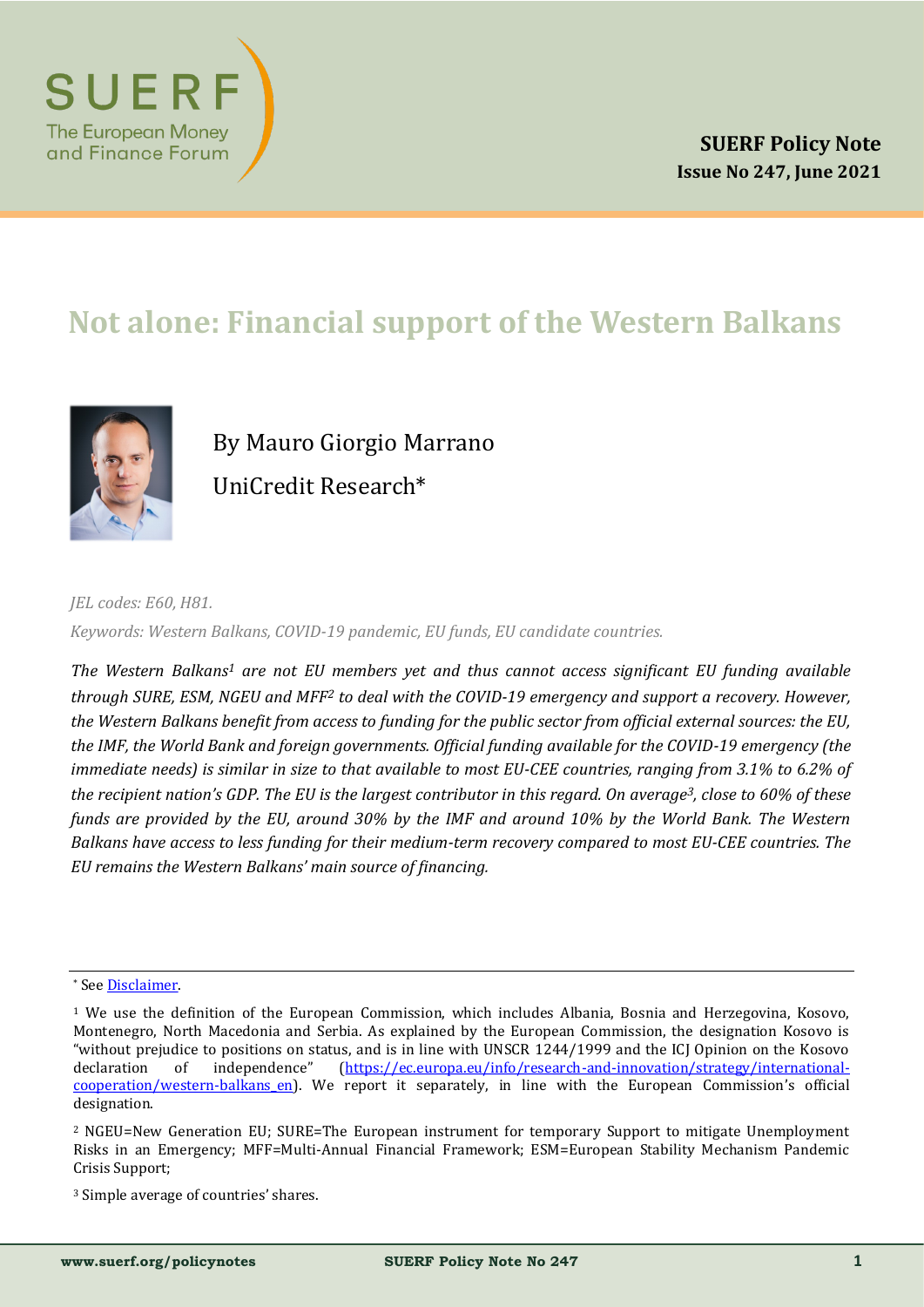# **Introduction**

The governments of EU member states have significant EU funding available to deal with the COVID-19 emergency and to support their recovery: SURE, the ESM's Pandemic Crisis Support, the NGEU (including the Recovery and Resilience Framework [RRF]) and the EU budget, or multiannual financial framework (MFF).

SURE and the ESM's Pandemic Crisis Support focus on the emergency<sup>4</sup> (immediate needs related to the pandemic), and we estimate funding could range between 2.4% and 4.2% of recipient countries' GDP in EU-CEE5.

NGEU and the MFF are meant to support medium-term recovery6, and available funding is very high for EU-CEE countries. According to our estimates, total resources available from NGEU and the MFF could range from 12.7% of average 2021-27 GDP for Czechia to around 38.9% of average 2021-27 GDP in Croatia.

The Western Balkans<sup>7</sup> are not EU members yet and thus do not have access to these funding sources. Albania, Montenegro, North Macedonia and Serbia are EU member-state candidates, which means that they have started, or are about to start, accession negotiations. Bosnia and Herzegovina and Kosovo are currently potential candidates and could start accession negotiations once some requisites are in place.

In this note, we try to measure how much external official funding is available for the Western Balkans to deal with the COVID-19 emergency and to support their recovery.

We focus only on loans and grants to the public sector. While support granted to the private sector is also very important, we want to measure the amount of such cash that has been made available to governments.

We have limited our analysis to official external funding, in particular, EU institutions, the IMF, the World Bank and foreign governments. Official funding is of particular importance for these countries given their limited access to financial markets. In addition, we want to compare such funding with EU resources that have been made available to EU-CEE countries.

We look at two dimensions: **1.** funding set aside to deal with the COVID-19 emergency (to address immediate needs). We use a broad definition of emergency, which refers to both funds set aside to cover health-related expenses and those allocated to supporting the initial phase of a recovery; **2.** funding set aside to support the medium-term recovery.

<sup>4</sup> For more details please see: [https://www.consilium.europa.eu/en/press/press](https://www.consilium.europa.eu/en/press/press-releases/2020/09/25/covid-19-council-approves-87-4-billion-in-financial-support-for-member-states-under-sure/)-releases/2020/09/25/covid-19 council-[approves](https://www.consilium.europa.eu/en/press/press-releases/2020/09/25/covid-19-council-approves-87-4-billion-in-financial-support-for-member-states-under-sure/)-87-4-billion-in-financial-support-for-member-states-under-sure/ and [https://www.esm.europa.eu/content/europe](https://www.esm.europa.eu/content/europe-response-corona-crisis)-response-corona-crisis

<sup>5</sup> Bulgaria, Czechia, Croatia, Hungary, Poland, Romania, Slovakia and Slovenia.

<sup>6</sup> For more details please see: [https://www.consilium.europa.eu/media/45109/210720](https://www.consilium.europa.eu/media/45109/210720-euco-final-conclusions-en.pdf)-euco-final-conclusions[en.pdf](https://www.consilium.europa.eu/media/45109/210720-euco-final-conclusions-en.pdf) 

<sup>7</sup> See footnote 1.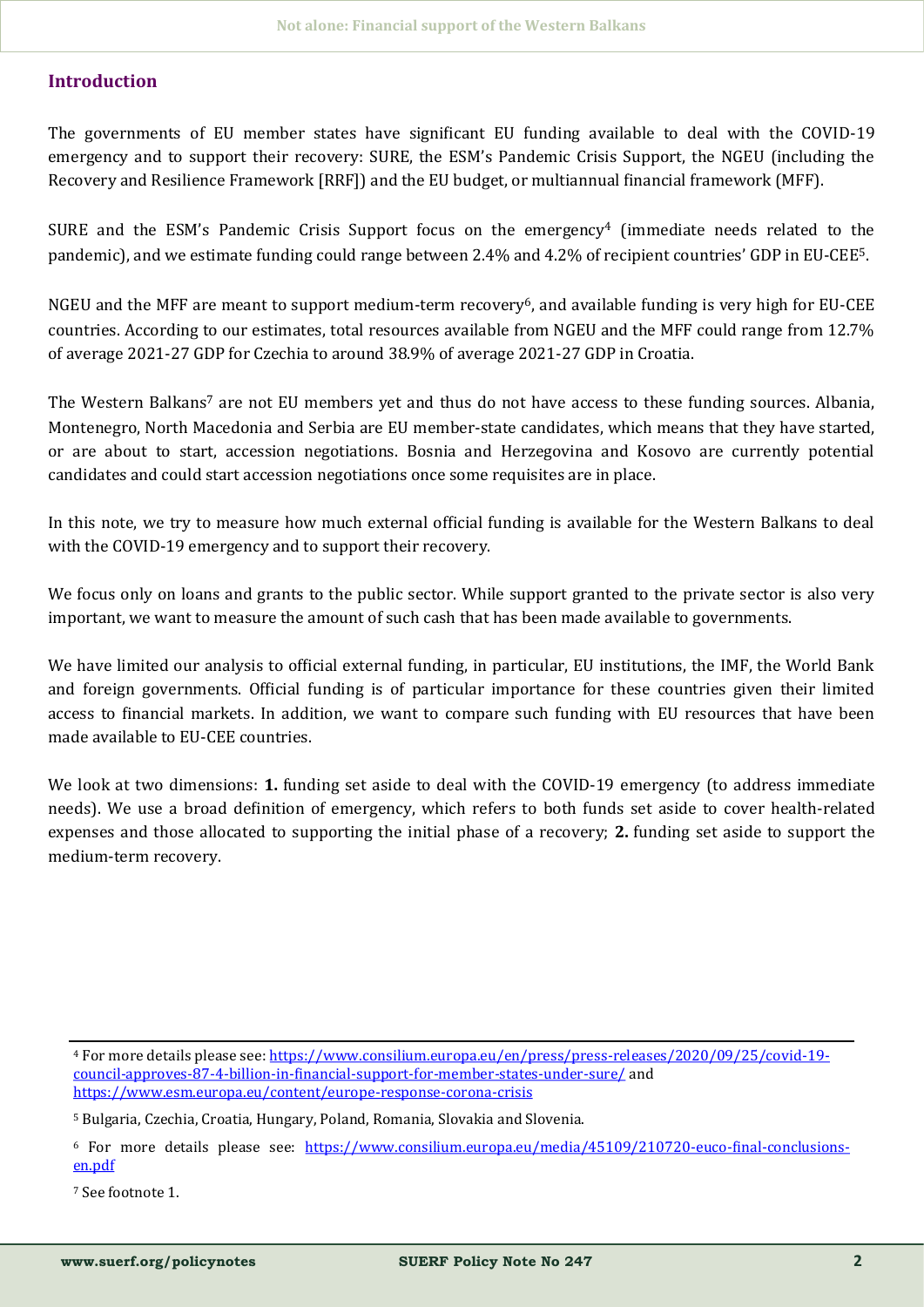### **Funding granted to the Western Balkans to fight the pandemic**

### **The EU provides close to 60% of funding…**

The EU has provided a significant amount of funding to deal with COVID-19 emergency. First, in May 2020, the EU announced a support package for the Western Balkans worth EUR 3.3bn<sup>8</sup>. The package is a mix of loans, grants, guarantees and other instruments to support the public and private sectors. It also includes other measures, such as the possibility to join the Joint Procurement Agreement, procedures to address information sharing on COVID-19 and other measures. Second, the Western Balkans also have the possibility to access the EU Solidarity Fund, which we assume could provide around EUR 140mn to the region. Third, the Council of Europe Development Bank (CEB) has provided a total of EUR 275mn in loans to some countries. Altogether, these three components equate to total available COVID-19 support of EUR 3.7bn.

For the purpose of our analysis, we focus only on grants and loans to the public sector. We estimate this amounts to around EUR 2.1bn of the total EUR 3.7bn. This includes funding from the following sources<sup>9</sup>:

- 1. **Funding reallocated from the Instrument for Pre-Accession Assistance 2014-20 (IPA).** This is funding already distributed for pre-accession assistance, which was reallocated to be used for COVID-19 emergency support. The total amount available for the region is EUR 412mn.
- 2. **Macro-financial assistance for COVID-19 (MFA).** This is an ad-hoc version of an established tool. It is available for a limited number of countries including most Western Balkans. It is intended to complement IMF funding and is therefore available only to countries that applied for such funds. The total amount for the region is EUR 750mn.
- 3. **EU Solidarity Fund for COVID-19 (SF).** This is also an ad-hoc version of an established tool. It is available for all EU countries and countries involved in negotiations with a view to joining the EU, with a total maximum of EUR 800mn. No details of allocations by country have been made available. We assume that the Western Balkans would be assigned half of the maximum amount available per country, which is 0.3% of GDP. Under this assumption, the Western Balkans could obtain EUR 140mn or 18% of the total resources.
- 4. **EIB.** The EIB contributed EUR 1.7bn to the total support package for the Western Balkans. There are three components: **1.** the acceleration of large operations already in place for the private sector; **2.** a similar arrangement for the public sector; and **3.** two regional facilities, EUR 500mn for the public sector and EUR 400mn for the private sector. For the purpose of this analysis we consider only the regional facility for the public sector. The country breakdown is not available, therefore we estimate it using the proportions allocated under the 2014-20 IPA.
- 5. **CEB.** The Council of Europe Development Bank provided loans to some countries. While it is not an EU institution, it is linked to the Council of Europe, therefore we consider it as EU funding for this analysis.

Tables 1 and 2 show the various types of funding and the related amount by country, both in euros and as a percentage of GDP.

<sup>8</sup> [https://www.consilium.europa.eu/media/43776/zagreb](https://www.consilium.europa.eu/media/43776/zagreb-declaration-en-06052020.pdf)-declaration-en-06052020.pdf

<sup>9</sup> See the Annex for details on the data sources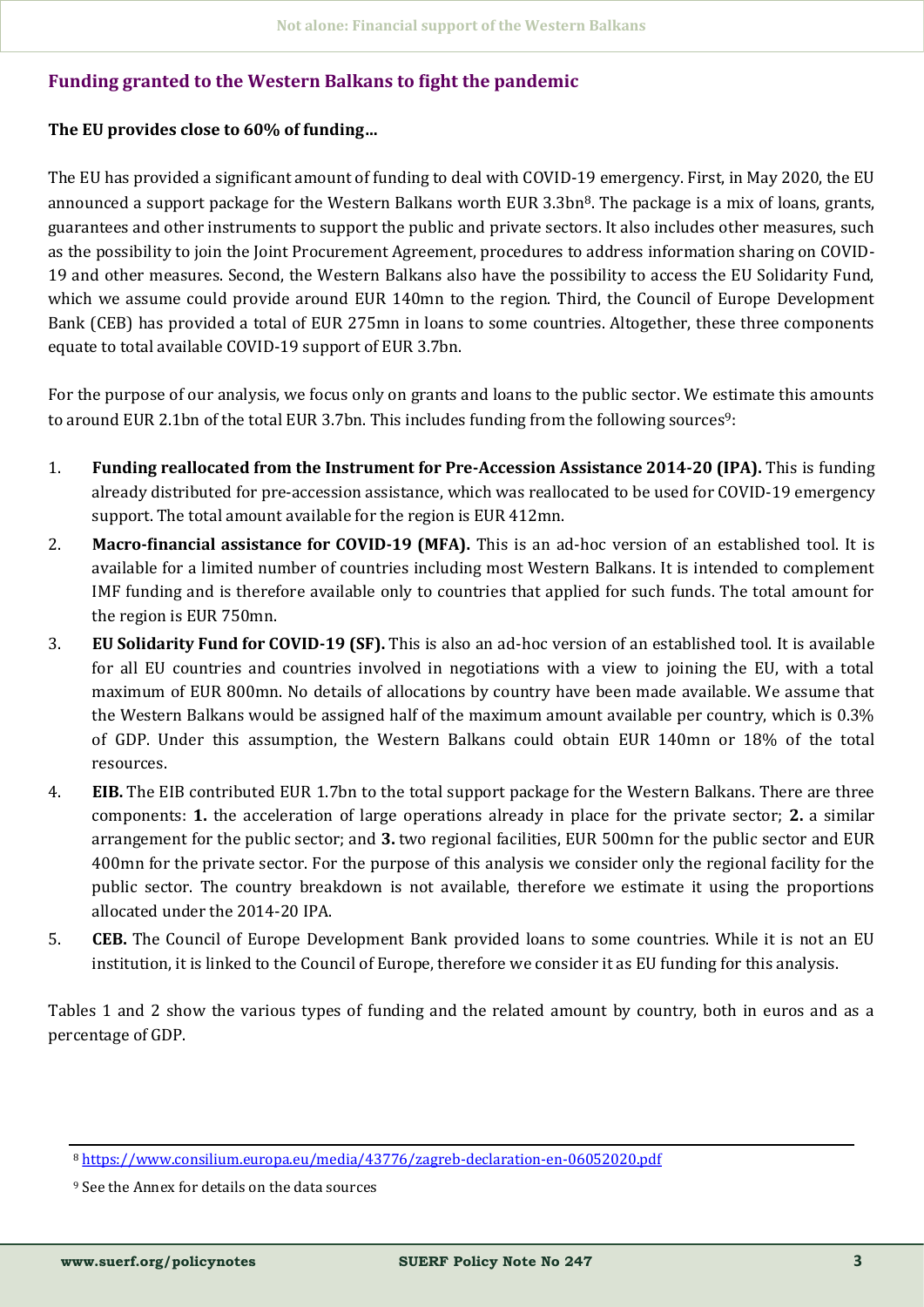#### **Table 1: EU funding available (EUR mn)**

| <b>IPA</b> | <b>MFA</b>      | SF         | <b>EIB</b>      | <b>CEB</b>       | <b>Total</b> |
|------------|-----------------|------------|-----------------|------------------|--------------|
| 51         | 180             | 18         | 76              |                  | 324          |
| 81         | 250             | 24         | 65              |                  | 420          |
| 68         | 100             | 10         | 71              | 35               | 284          |
| 53         | 60              | 6          | 33              | 40               | 192          |
|            |                 |            |                 |                  | 314          |
|            |                 |            |                 |                  | 542          |
|            |                 |            |                 |                  | 2,077        |
|            | 66<br>93<br>412 | 160<br>750 | 16<br>67<br>141 | 72<br>182<br>500 | 200<br>275   |

#### **Table 2: EU funding available (% GDP)**

|                        | <b>IPA</b> | <b>MFA</b> | SF  | <b>EIB</b> | <b>CEB</b> | <b>Total</b> |
|------------------------|------------|------------|-----|------------|------------|--------------|
|                        |            |            |     |            |            |              |
| Albania                | 0.4        | 1.3        | 0.1 | 0.6        |            | 2.4          |
|                        |            |            |     |            |            |              |
| Bosnia and Herzegovina | 0.4        | 1.4        | 0.1 | 0.4        |            | 2.3          |
|                        |            |            |     |            |            |              |
| Kosovo                 | 1.0        | 1.4        | 0.1 | 1.0        | 0.5        | 4.0          |
|                        |            |            |     |            |            |              |
| Montenegro             | 1.1        | 1.2        | 0.1 | 0.7        | 0.8        | 3.9          |
|                        |            |            |     |            |            |              |
| North Macedonia        | 0.6        | 1.4        | 0.1 | 0.6        |            | 2.8          |
|                        |            |            |     |            |            |              |
| Serbia                 | 0.2        | 0.0        | 0.1 | 0.4        | 0.4        | 1.2          |

Source: European Commission, EIB, CEB, UniCredit Research

The lower level for Serbia reflects the fact that Serbia was not part of the group of countries entitled to the EU macro-financial assistance, which accounts for 30-55% of total EU funds for the other countries, as it did not apply for IMF funding. In addition, the lower IPA 2014-20 resources as a percentage of GDP probably reflects the greater size of the economy (46% of total GDP of the Western Balkans).

### **…the IMF provides 30%...**

The IMF provided the second largest amount of funding to deal with the COVID-19 emergency, on average<sup>10</sup>, around 10% of total external official funding for the public sector in the Western Balkans. Under the IMF's Rapid Financing Instrument (RFI), an amount equal to 100% of the country quota per year can be disbursed for COVID-19 emergency assistance. With the exception of Serbia, Western Balkan countries applied for and obtained this funding (Kosovo obtained 50% of the quota).

The table below shows the amount available in euros and as a percentage of GDP by country, assuming 100% of the quota.

<sup>10</sup> Simple average of countries' shares.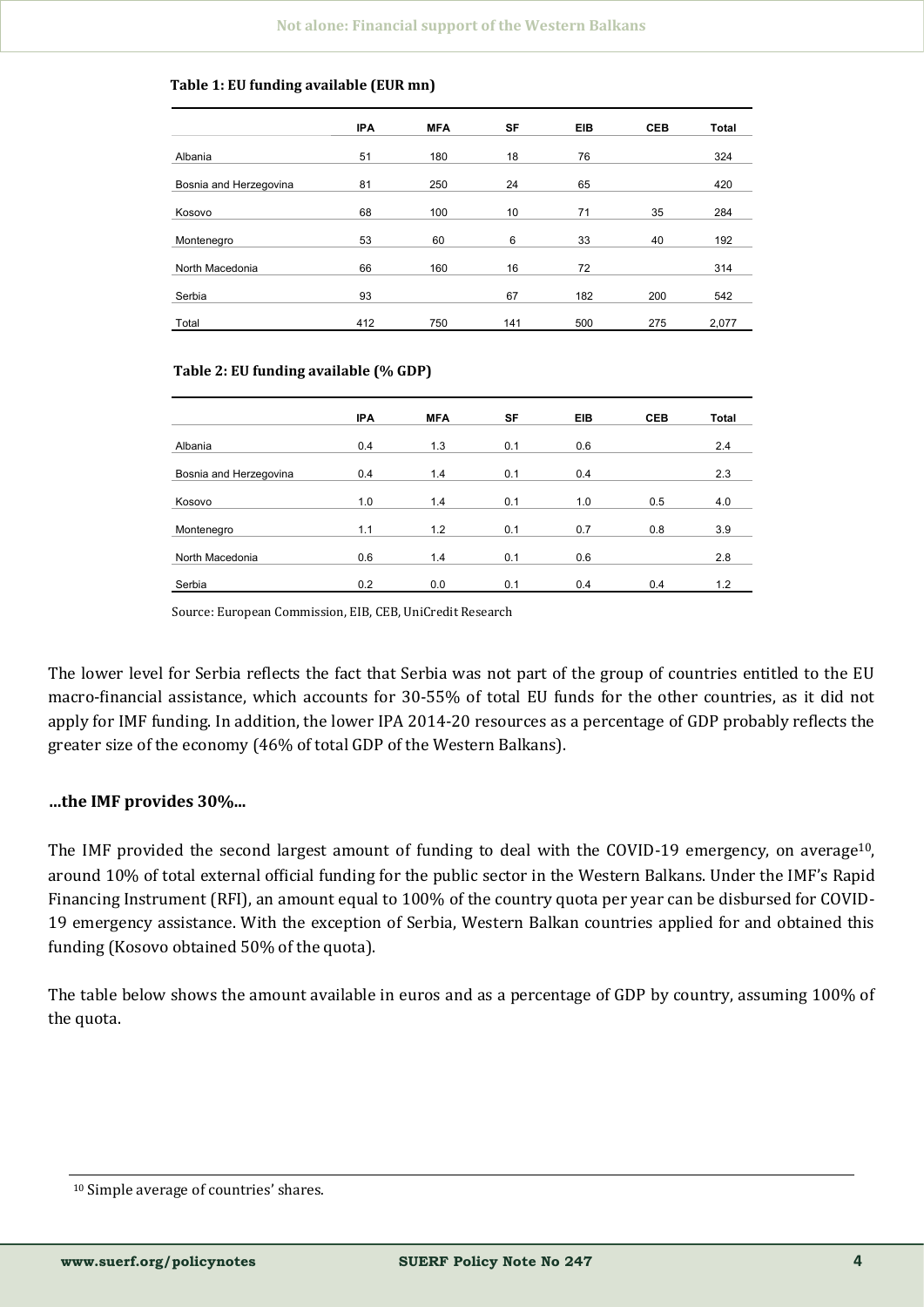|                        | EUR $mn^{11}$ | % GDP | <b>Requested</b>       |
|------------------------|---------------|-------|------------------------|
| Albania                | 167           | 1.2   | Yes, 100% of the quota |
|                        |               |       |                        |
| Bosnia and Herzegovina | 318           | 1.8   | Yes, 100% of the quota |
| Kosovo                 | 99            | 1.4   | Yes, 50% of the quota  |
| Montenegro             | 73            | 1.5   | Yes, 100% of the quota |
| North Macedonia        | 168           | 1.5   | Yes, 100% of the quota |
| Serbia                 | 785           | 1.7   | no                     |

**Table 3: IMF funding available through RFI**

Source: IMF, UniCredit Research

#### **…and the World Bank the other 10%**

The World Bank is the third source of financing. On average  $12$ , the World Bank provided around 10% of total external official funding for the public sector in the Western Balkans, with North Macedonia receiving a higher share than the other countries (23%). We include the funding committed by the World Bank for the purpose of addressing the needs related to COVID-19, namely those provided under the COVID-19 Response Project. This is an underestimate of the total amount provided as in various countries the World Bank re-oriented some previous projects to the COVID-19 emergency. This reallocation is not included in our figures.

The table below shows the amount in euros and as a percentage of GDP.

|                        | EUR $mn^{13}$ | <b>GDP</b> (%) | <b>Status</b>  |
|------------------------|---------------|----------------|----------------|
|                        |               |                |                |
| Albania                | 82            | 0.6            | agreed         |
|                        |               |                |                |
| Bosnia and Herzegovina | 86            | 0.5            | agreed         |
|                        |               |                |                |
| Kosovo                 | 58            | 0.8            | agreed         |
|                        |               |                |                |
| Montenegro             | 13            | 0.3            | not agreed yet |
|                        |               |                |                |
| North Macedonia        | 143           | 1.3            | agreed         |
|                        |               |                |                |
| Serbia                 | 85            | 0.2            | agreed         |

#### **Table 4: World Bank funding**

Source: World Bank, UniCredit Research

### **No new funding officially available from foreign governments**

There is no information available regarding new funding provided by foreign governments, either in official data or in press reports, therefore we assume this to be zero. While some countries with geopolitical and economic interests in the region, such as China and Russia, provided some medical aid, they did not provide actual funding.

<sup>&</sup>lt;sup>11</sup> The EUR amounts are calculated based on the original amount in SDR.

<sup>12</sup> Simple average of countries' shares.

<sup>13</sup> The EUR amounts are calculated by applying the current EUR-USD exchange rate to the amounts published in USD.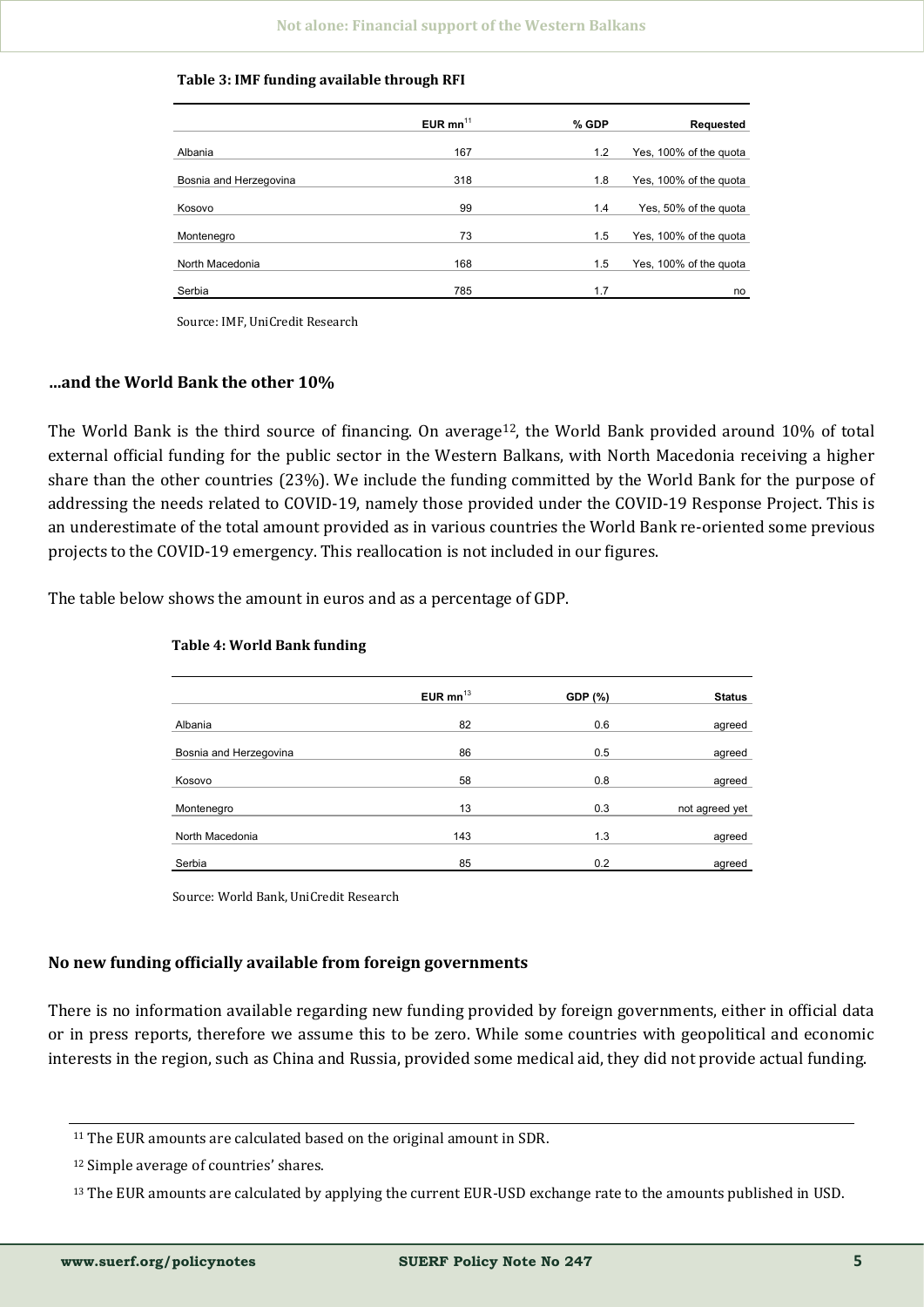### **Funding to tackle the health crisis similar to that of EU-CEE…**

Table 5 shows the breakdown of funding for emergency needs described in the previous section into EU, IMF and World Bank and the combined total. Available funding ranges from 3.1% of GDP in Serbia to 6.2% of GDP in Kosovo.

|                        | EU  | <b>IMF</b> | <b>World Bank</b> | <b>Total</b> |
|------------------------|-----|------------|-------------------|--------------|
| Albania                | 2.4 | 1.2        | 0.6               | 4.2          |
| Bosnia and Herzegovina | 2.3 | 1.8        | 0.5               | 4.6          |
| Kosovo                 | 4.0 | 1.4        | 0.8               | 6.2          |
| Montenegro             | 3.9 | 1.5        | 0.3               | 5.7          |
| North Macedonia        | 2.8 | 1.5        | 1.3               | 5.5          |
| Serbia                 | 1.2 | 1.7        | 0.2               | 3.1          |

#### **Table 5: Total funding available for emergency (% GDP)**

Source: European Commission, EIB, CE, IMF, World Bank, UniCredit Research

How does the funding received by the Western Balkans compare with the funding available for EU-CEE countries?

For EU-CEE we only consider the amounts approved from SURE and the amounts available from the ESM Pandemic Crisis Support. While some EU-CEE countries have tapped some funding from the World Bank, they are unlikely to draw funds from the IMF.

Chart 1 shows the funding available for Western Balkans (red bars) and EU-CEE (grey bars) as a percentage of GDP. For the Western Balkans it is similar and in some cases higher than for EU-CEE countries.



#### **Chart 1: Official external COVID-19 emergency funding available**

Source: EU, IMF, World Bank, UniCredit Research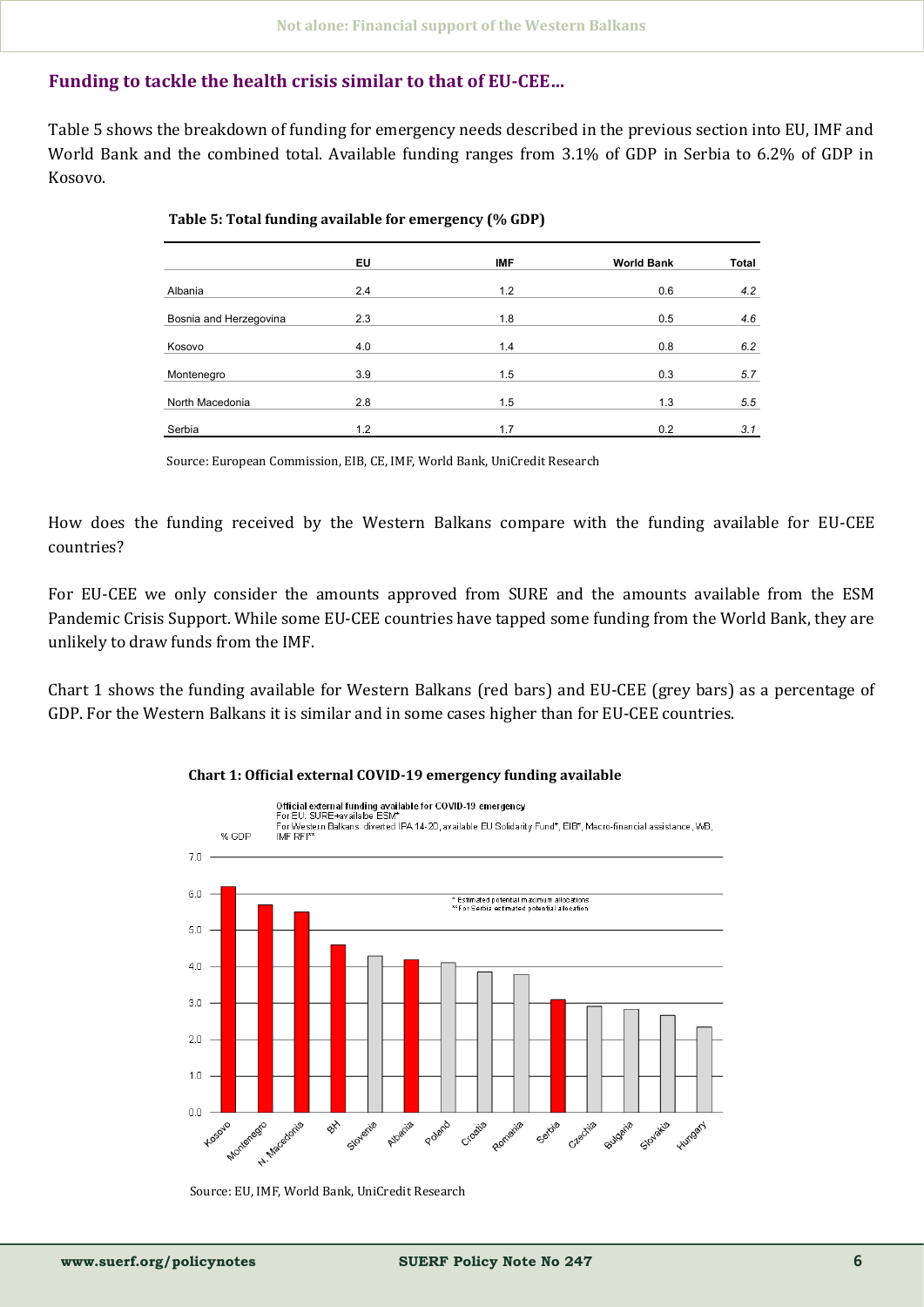The EU is providing the strongest support to the Western Balkans, as shown in Chart 2. These amounts could increase for all countries if the adverse economic effects of the pandemic extend further into 2021.



### **Chart 2: Total funding for COVID-19 emergency by source**

# **…but the Western Balkans suffer from lower funding for the medium-term recovery than EU-CEE**

While the Western Balkans can tap similar emergency funding to that of EU-CEE to fight the pandemic, in the medium term, EU-CEE benefits from more significant support under the EU's financing schemes.

For the Western Balkans, we consider the funding available through the EU Economic and Investment Plan (EIP). The EIP amounts to EUR 9bn of grant funding from the IPA III for the period 2021-27 to finance investment initiatives. There is no country breakdown available for the EIP, therefore, we estimate the country allocations using the proportions allocated in the IPA 2014-20. According to our estimates, funding could range from 7% to 18% of 2019 GDP, therefore a significant amount.

It is important to highlight that this funding has some conditionality. The implementation of the plan goes together with the implementation of reforms that will be jointly agreed under the Economic Reform Programmes and recommended in the annual Enlargement Package. In addition, progress on the rule of law will be central.

While EU financing is likely to remain the most relevant in terms of size, the Western Balkans are expected to benefit from additional funding from other international financial institutions, such as the World Bank, the European Bank for Reconstruction and Development, and the European Investment Bank. In the past five years, on average, this funding has ranged from 1.1% to 2.2% of 2019 GDP per year depending on the country14.

<sup>14</sup> These figures are our estimates based on the financing of projects by the various institutions. It includes all World Bank projects. For the EIB it includes direct financing related to large public infrastructure projects, therefore it does not include the financing to the private sector through banks, which is substantial. For the EBRD it includes all financing for public sector projects, therefore it does not include financing to the private sector, which is substantial. The data report the value of the agreed loan in a particular year but disbursement could take place over several years.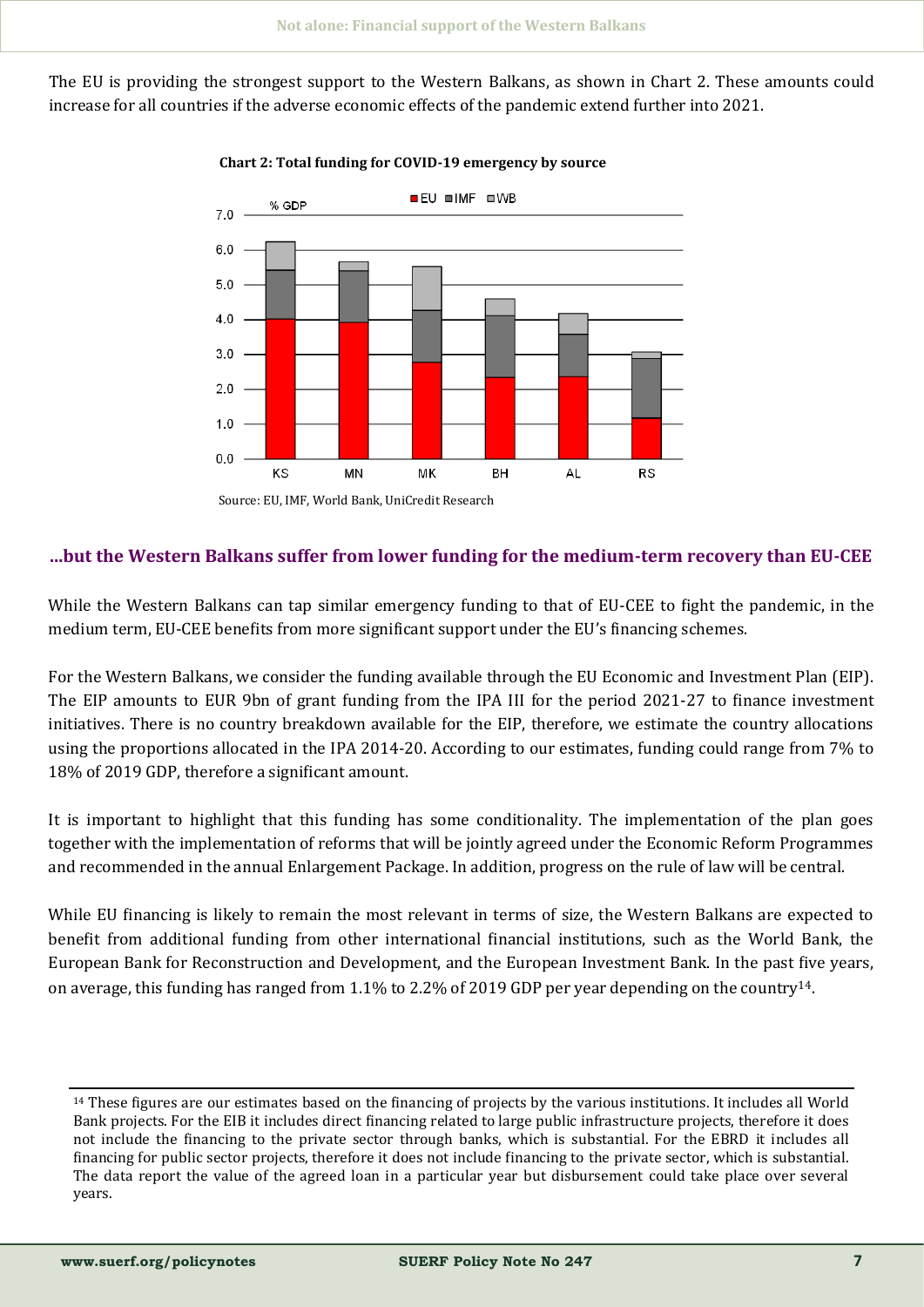For our analysis we consider six years of this funding to have a timeframe comparable to that of RRF (2021-26), therefore funds could amount to between around 6% and 13% of GDP depending on the country. Clearly this is a rough approximation, but it is simply meant to provide an indicative gauge15.

For EU-CEE, countries we include funding from RRF (2021-26) and the MFF (2021-27). Chart 3 shows total EU funding available for the Western Balkans (red bars) and EU members (grey bars) as a percentage of 2019 GDP. Western Balkans have less available funding for the medium-term recovery compared to most EU-members. As for the COVID-19 emergency, the EU remains the main source of funding, accounting for around 50% of the total.



#### **Chart 3: Funding available for the recovery**

Source: EU, UniCredit Research

# **Not going it alone**

In summary:

- 1. Official funding available to the Western Balkans to tackle the immediate needs arising from the COVID-19 health crisis is significant. It ranges from 3.1% to 6.2% of GDP, and is similar to or higher than that available to EU members.
- 2. The EU is the largest contributor, providing on average 60% of the funding, the IMF provides around 30% and the World Bank around 10%. Foreign governments are notably absent.
- 3. The Western Balkans have less funding available for the medium-term recovery compared to most EU-CEE countries, although the EU remains an important and the main source of financing.

The process of EU accession could bring additional EU funding, contribute to increasing access to debt markets, and strengthen economic resilience.

The new EU accession process envisages the possibility to gradually benefit from additional EU funding in return for progress on the implementation of reforms, which could be an attractive opportunity to obtain additional resources for the medium-term recovery.

<sup>15</sup> Averages are based on the funding agreed in a particular year, while disbursements typically take several years. As these countries develop further, IFI funding could diminish as a percentage of GDP.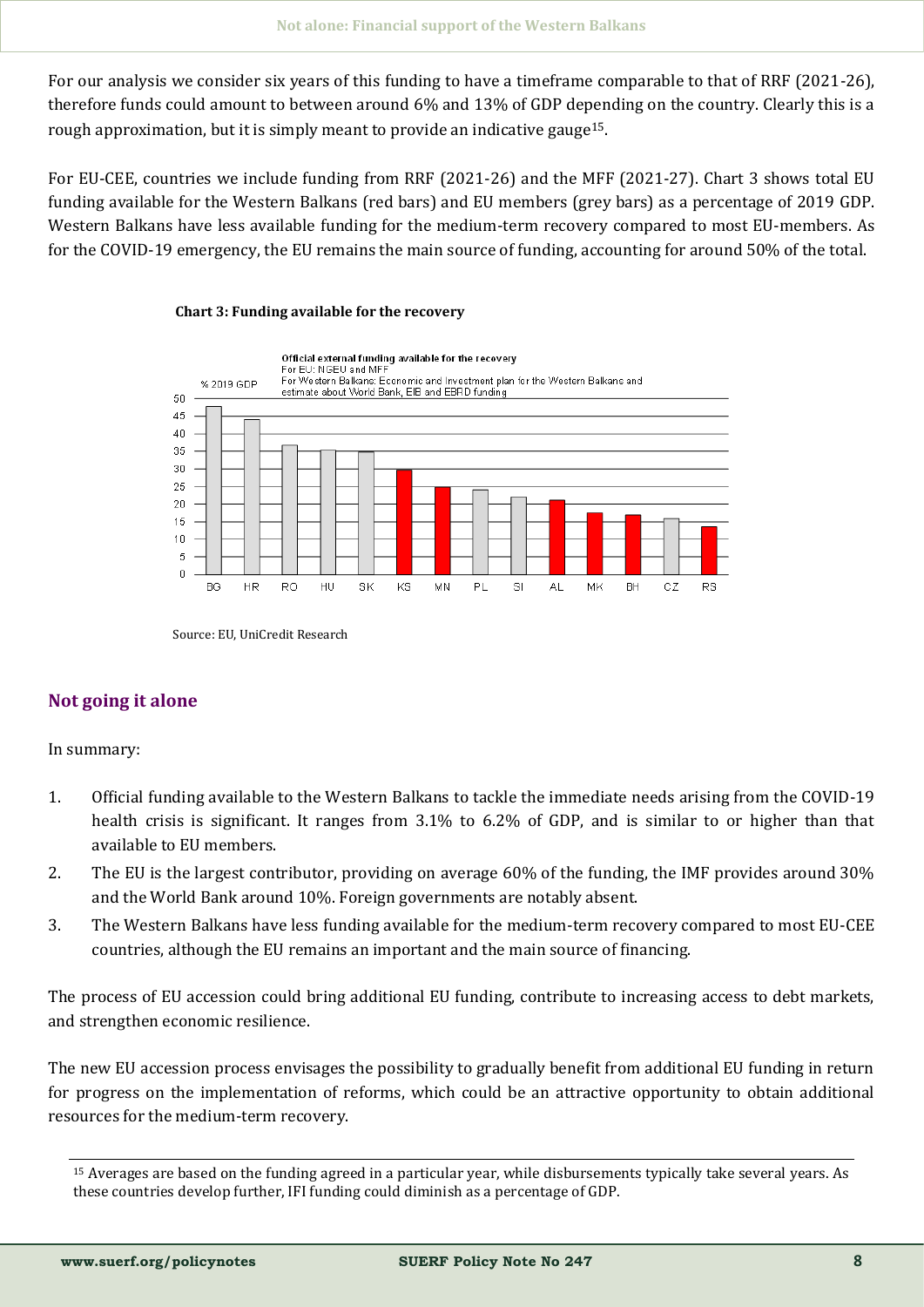Progress on EU accession will also improve credibility and help Western Balkan countries to tap debt markets. Serbia's experience shows that countries with a EU accession roadmap can benefit from declining yields and longer maturities.

In addition, as the process of EU accession continues, deeper economic integration between the Western Balkans and their EU neighbors will contribute to strengthening their economic resilience. In this respect, the agreement in November on an action plan to develop a Common Regional Market in the Western Balkans that builds on EU rules and standards is a very positive development as it could contribute to bringing the economies closer to the EU internal market. ∎

# **Annex: data sources**

### **EU funding**

EU support package for the Western Balkans https://www.consilium.europa.eu/media/43776/zagreb-declaration-en-06052020.pdf

Funding reallocated from the Instrument for Pre-Accession Assistance 2014-20

Albania:

https://ec.europa.eu/neighbourhood-enlargement/sites/near/files/near\_factograph\_albania\_october\_2020.pdf

Bosnia and Herzegovina: https://ec.europa.eu/neighbourhoodenlargement/sites/near/files/near factograph bosnia and herzegovina october 2020.pdf

Kosovo:

https://ec.europa.eu/neighbourhood-enlargement/sites/near/files/near\_factograph\_kosovo\_october\_2020.pdf

Montenegro: https://ec.europa.eu/neighbourhoodenlargement/sites/near/files/near\_factograph\_montenegro\_october\_2020.pdf

North Macedonia:

https://ec.europa.eu/neighbourhoodenlargement/sites/near/files/near factograph\_north\_macedonia\_october\_2020.pdf

Serbia:

https://ec.europa.eu/neighbourhood-enlargement/sites/near/files/near\_factograph\_serbia\_october\_2020.pdf

# Macro-financial assistance

https://ec.europa.eu/commission/presscorner/detail/en/ip\_20\_1457

Solidarity Fund https://ec.europa.eu/regional\_policy/en/funding/solidarity-fund/covid-19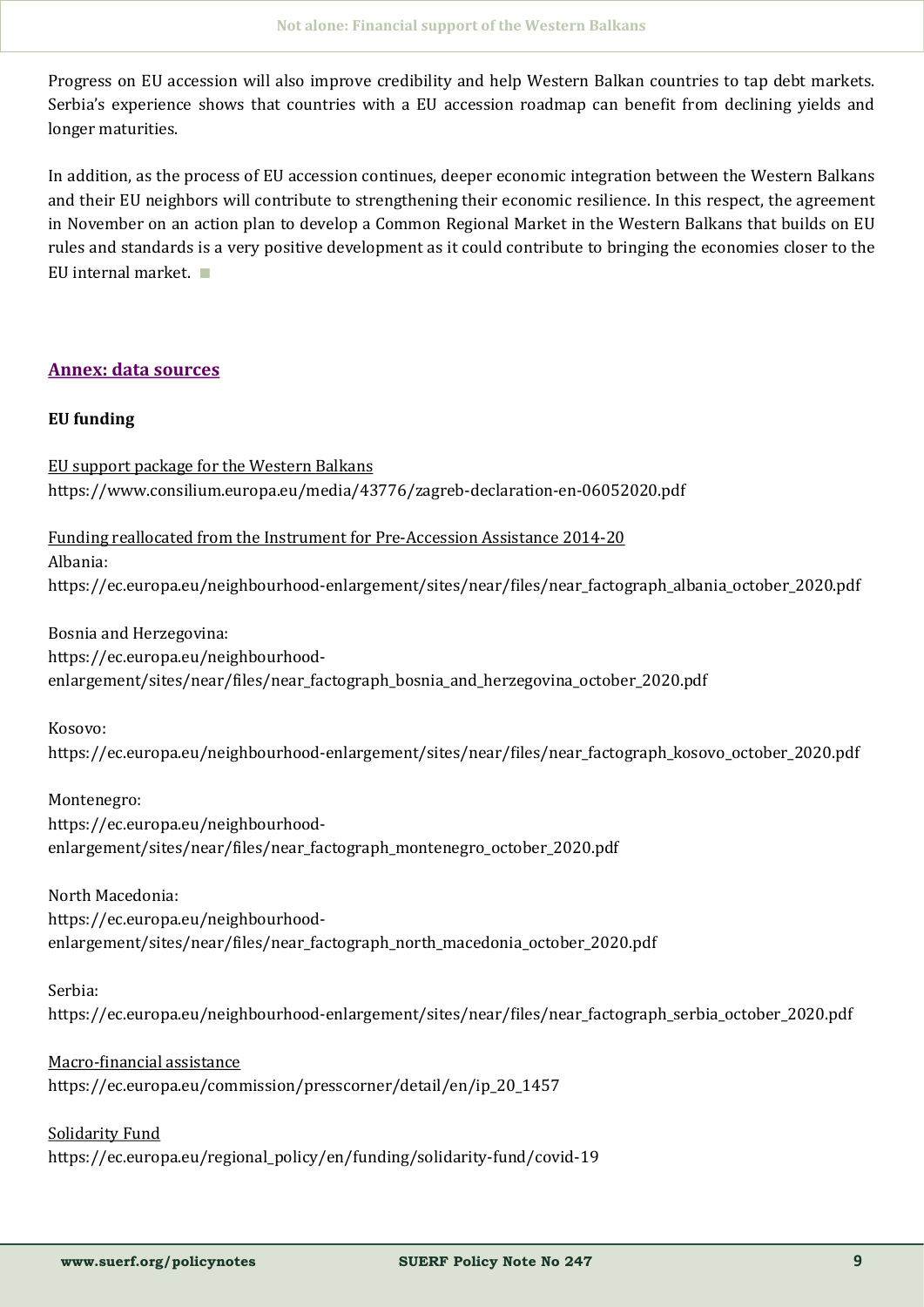# EIB

https://www.eib.org/en/press/all/2020-111-eib-group-to-contribute-eur1-7-billion-to-the-eu-s-covid-19 response-package-for-the-western-balkans

# **CEB**

Kosovo:

https://coebank.org/en/news-and-publications/news/kosovo-ceb-approves-35-million-to-support-emergencyhealth-care/

# Montenegro:

https://coebank.org/en/news-and-publications/news/ceb-approves-new-loans-mitigate-covid-19-pandemicand-restart-european-economies/

# Serbia:

https://coebank.org/en/project-financing/projects-approved-administrative-council/supporting-effortsrepublic-serbia-mitigate-covid-19-pandemic/

# **World Bank funding**

# World Bank COVID-19 response

https://www.worldbank.org/en/about/what-we-do/brief/world-bank-group-operational-response-covid-19 coronavirus-projects-list

# Albania:

https://www.worldbank.org/en/news/press-release/2020/07/30/world-bank-support-will-help-albaniabetter-respond-to-covid-19-pandemic

Bosnia and Herzegovina:

https://projects.worldbank.org/en/projects-operations/project-detail/P173809

Kosovo:

https://projects.worldbank.org/en/projects-operations/project-detail/P173819

# North Macedonia:

https://www.worldbank.org/en/news/press-release/2020/04/30/world-bank-supports-north-macedonia-inmanaging-and-mitigating-the-impact-of-covid-19-coronavirus

Serbia:

https://www.worldbank.org/en/news/press-release/2020/05/26/world-bank-assists-serbia-with-100-millionto-keep-covid-19-under-control

# **IMF funding**

https://www.imf.org/en/Publications/Policy-Papers/Issues/2020/04/09/Enhancing-the-Emergency-Financing-Toolkit-Responding-To-The-COVID-19-Pandemic-49320?sc\_mode=1

https://www.imf.org/external/np/fin/tad/exfin1.aspx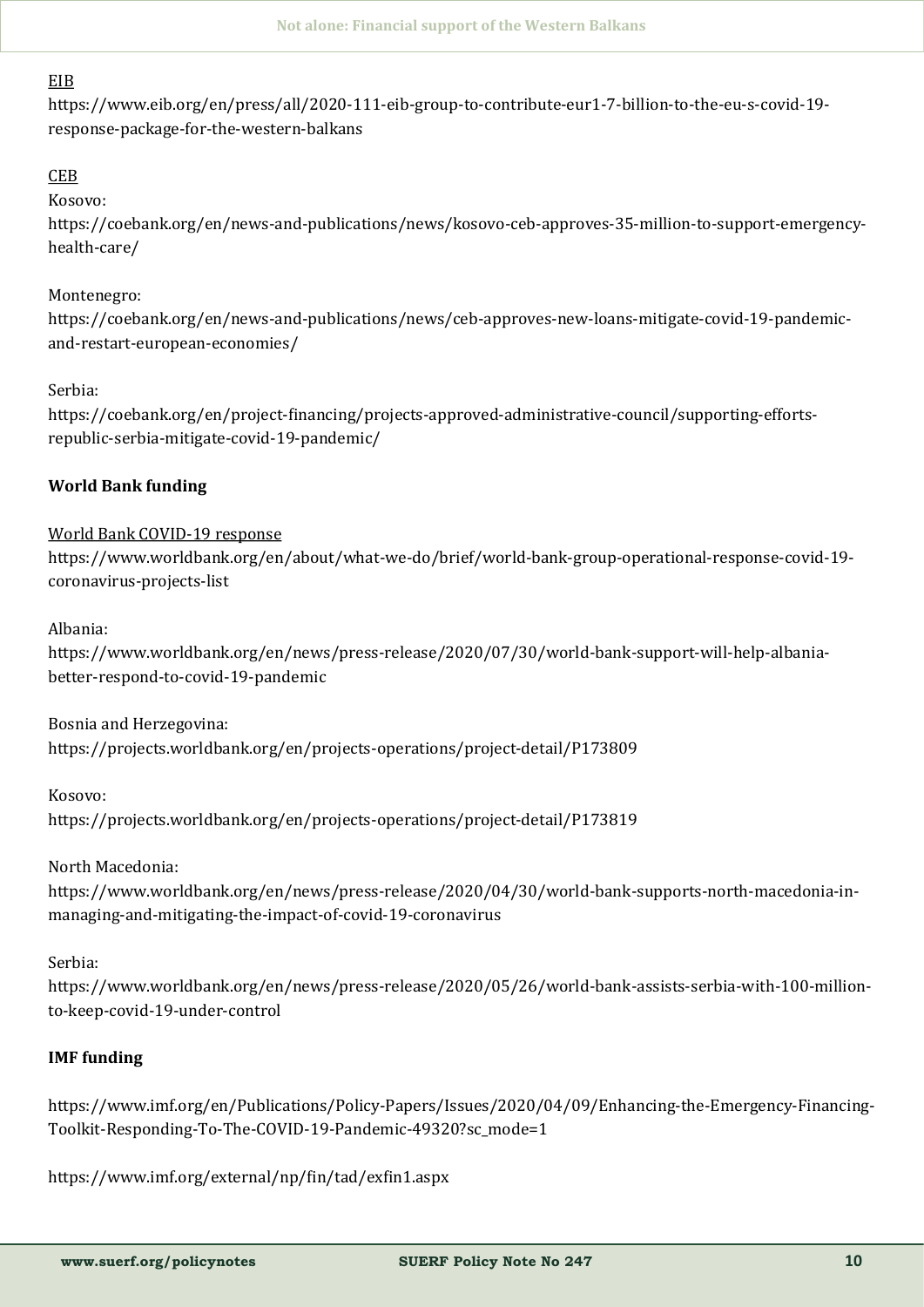#### <span id="page-10-0"></span>**UniCredit Research – Legal Notices**

#### **Glossary**

A comprehensive glossary for many of the terms used in the report is available on our website: <https://www.unicreditresearch.eu/index.php?id=glossary>

#### **Disclaimer**

Our recommendations are based on information obtained from or are based upon public information sources that we consider to be reliable, but for the completeness and accuracy of which we assume no liability. All information, estimates, opinions, projections and forecasts included in this report represent the independent judgment of the analysts as of the date of the issue unless stated otherwise. We reserve the right to modify the views expressed herein at any time without notice. Moreover, we reserve the right not to update this information or to discontinue it altogether without notice. This report may contain links to websites of third parties, the content of which is not controlled by UniCredit Bank. No liability is assumed for the content of these third-party websites

This report is for information purposes only and (i) does not constitute or form part of any offer for sale or subscription of or solicitation of any offer to buy or subscribe for any financial, money market or investment instrument or any security, (ii) is neither intended as such an offer for sale or subscription of or solicitation of an offer to buy or subscribe for any financial, money market or investment instrument or any security nor (iii) as marketing material within the meaning of applicable prospectus law . The investment possibilities discussed in this report may not be suitable for certain investors depending on their specific investment objectives and time horizon or in the context of their overall financial situation. The investments discussed may fluctuate in price or value. Investors may get back less than they invested. Fluctuations in exchange rates may have an adverse effect on the value of investments. Furthermore, past performance is not necessarily indicative of future results. In particular, the risks associated with an investment in the financial, money market or investment instrument or security under discussion are not explained in their entirety.

This information is given without any warranty on an "as is" basis and should not be regarded as a substitute for obtaining individual advice. Investors must make their own determination of the appropriateness of an investment in any instruments referred to herein based on the merits and risks involved, their own investment strategy and their legal, fiscal and financial position. As this document does<br>not qualify as an inducement to enter into, any contract or commitment whatsoever. Investors are urged to contact their bank's investment advisor for individual explanations and advice.

Neither UniCredit Bank AG, UniCredit Bank AG London Branch, UniCredit Bank AG Milan Branch, UniCredit Bank AG Vienna Branch, UniCredit Bank Austria AG, UniCredit Bulbank, Zagrebačka banka d.d., UniCredit Bank Czech Republic and Slovakia, ZAO UniCredit Bank Russia, UniCredit Bank Czech Republic and Slovakia Slovakia Branch, UniCredit Bank Romania, UniCredit Bank AG New York Branch nor any of their respective directors, officers or employees nor any other person accepts any liability whatsoever (in negligence or otherwise) for any loss howsoever arising from any use of this document or its contents or otherwise arising in connection therewith.

This report is being distributed by electronic and ordinary mail to professional investors, who are expected to make their own investment decisions without undue reliance on this publication, and may not be redistributed, reproduced or published in whole or in part for any purpose.

This report was completed and first published on 20 January 2021.

**Responsibility for the content of this publication lies with:** 

#### **UniCredit Group and its subsidiaries are subject to regulation by the European Central Bank**

a) UniCredit Bank AG (UniCredit Bank, Munich or Frankfurt), Arabellastraße 12, 81925 Munich, Germany, (also responsible for the distribution pursuant to §85 WpHG). Regulatory authority: "BaFin" – Bundesanstalt für Finanzdienstleistungsaufsicht, Marie-Curie-Str. 24-28, 60439 Frankfurt, Germany.

b) UniCredit Bank AG London Branch (UniCredit Bank, London), Moor House, 120 London Wall, London EC2Y 5ET, United Kingdom. Regulatory authority: "BaFin" – Bundesanstalt für Finanzdienstleistungsaufsicht, Marie-Curie-Str. 24-28, 60439 Frankfurt, Germany and subject to limited regulation by the Financial Conduct Authority, 12 Endeavour Square, London E20 1JN, United Kingdom and Prudential Regulation Authority 20 Moorgate, London, EC2R 6DA, United Kingdom. Further details regarding our regulatory status are available on request.

c) UniCredit Bank AG Milan Branch (UniCredit Bank, Milan), Piazza Gae Aulenti, 4 - Torre C, 20154 Milan, Italy, duly authorized by the Bank of Italy to provide investment services.

Regulatory authority: "Bank of Italy", Via Nazionale 91, 00184 Roma, Italy and Bundesanstalt für Finanzdienstleistungsaufsicht, Marie-Curie-Str. 24-28, 60439 Frankfurt, Germany.

d) UniCredit Bank AG Vienna Branch (UniCredit Bank, Vienna), Rothschildplatz 1, 1020 Vienna, Austria, Regulatory authority: Finanzmarktaufsichtsbehörde (FMA), Otto-Wagner-Platz 5, 1090 Vienna, Austria and subject to limited regulation by the "BaFin" – Bundesanstalt für Finanzdienstleistungsaufsicht, Marie-Curie-Str. 24-28, 60439 Frankfurt, Germany. Details about the extent of our regulation by the Bundesanstalt für Finanzdienstleistungsaufsicht are available from us on request.

e) UniCredit Bank Austria AG (Bank Austria), Rothschildplatz 1, 1020 Vienna, Austria. Regulatory authority: Finanzmarktaufsichtsbehörde (FMA), Otto-Wagner-Platz 5, 1090 Vienna, Austria

f) UniCredit Bulbank, Sveta Nedelya Sq. 7, BG-1000 Sofia, Bulgaria. Regulatory authority: Financial Supervision Commission (FSC), 16 Budapeshta str., 1000 Sofia, Bulgaria

g) Zagrebačka banka d.d., Trg bana Josipa Jelačića 10, HR-10000 Zagreb, Croatia. Regulatory authority: Croatian Agency for Supervision of Financial Services, Franje Račkoga 6, 10000 Zagreb, Croatia

h) UniCredit Bank Czech Republic and Slovakia, Želetavská 1525/1, 140 92 Praga 4, Czech Republic. Regulatory authority: CNB Czech National Bank, Na Příkopě 28, 115 03 Praga 1, Czech Republic

i) ZAO UniCredit Bank Russia (UniCredit Russia), Prechistenskaya nab. 9, RF-119034 Moscow, Russia. Regulatory authority: Federal Service on Financial Markets, 9 Leninsky prospekt, Moscow 119991, Russia

j) UniCredit Bank Czech Republic and Slovakia, Slovakia Branch, Šancova 1/A, SK-813 33 Bratislava, Slovakia. Regulatory authority: CNB Czech National Bank, Na Příkopě 28, 115 03 Praha 1, Czech Republic and subject to limited regulation by the National Bank of Slovakia, Imricha Karvaša 1, 813 25 Bratislava, Slovakia. Regulatory authority: National Bank of Slovakia, Imricha Karvaša 1, 813 25 Bratislava, Slovakia

k) UniCredit Bank Romania, Bucharest 1F Expozitiei Boulevard, 012101 Bucharest 1, Romania. Regulatory authority: National Bank of Romania, 25 Lipscani Street, 030031, 3rd District, Bucharest, Romania

l) UniCredit Bank AG New York Branch (UniCredit Bank, New York), 150 East 42nd Street, New York, NY 10017. Regulatory authority: "BaFin" – Bundesanstalt für Finanzdienstleistungsaufsicht, Marie-Curie-Str. 24-28, 60439 Frankfurt, Germany and New York State Department of Financial Services, One State Street, New York, NY 10004-1511

Further details regarding our regulatory status are available on request.

#### **ANALYST DECLARATION**

The analyst's remuneration has not been, and will not be, geared to the recommendations or views expressed in this report, neither directly nor indirectly.

All of the views expressed accurately reflect the analyst's views, which have not been influenced by considerations of UniCredit Bank's business or client relationships.

#### **POTENTIAL CONFLICTS OF INTERESTS**

You will find a list of keys for company specific regulatory disclosures on our website [https://www.unicreditresearch.eu/index.php?id=disclaimer.](https://www.unicreditresearch.eu/index.php?id=disclaimer)

#### **RECOMMENDATIONS, RATINGS AND EVALUATION METHODOLOGY**

You will find the history of rating regarding recommendation changes as well as an overview of the breakdown in absolute and relative terms of our investment ratings, and a note on the evaluation basis for interest-bearing securities on our website <https://www.unicreditresearch.eu/index.php?id=disclaimer> and https://www.un

**ADDITIONAL REQUIRED DISCLOSURES UNDER THE LAWS AND REGULATIONS OF JURISDICTIONS INDICATED**

You will find a list of further additional required disclosures under the laws and regulations of the jurisdictions indicated on our website https://www.unicreditresearch.eu/index.php?id=disclai